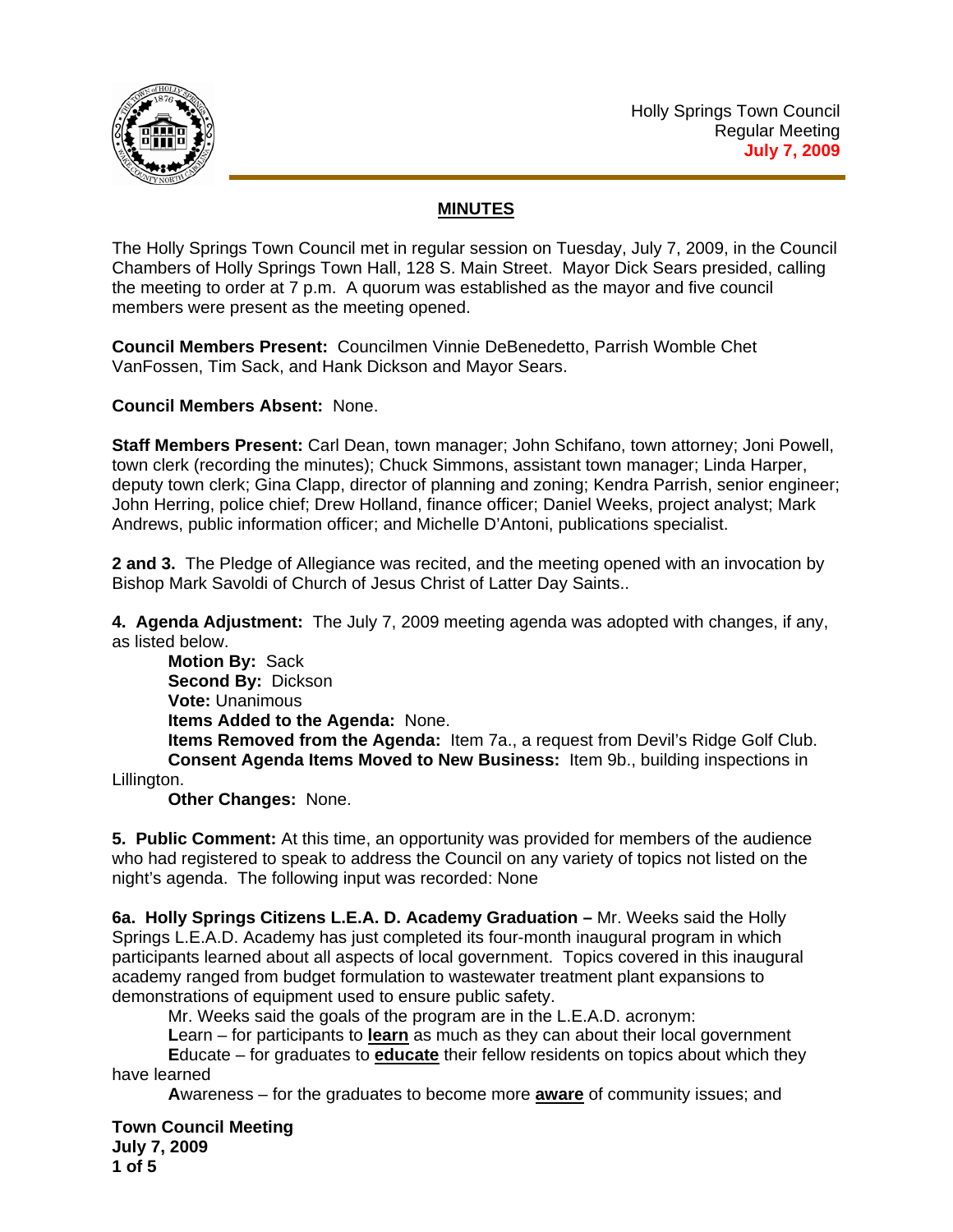**D**irection – for graduates to utilize the knowledge they gain and provide **direction** for the town

 Mr. Weeks presented diplomas to the graduating group that included Brian Adornetto, Mary Babbitt, Tracey L. Goodwin, Scoop Green, Debbie Whitaker Mann, Will Quick, Marco R. Ramirez, Janet A. Swank and Linda Hunt Williams.

**Action:** None.

**7a. Devil's Ridge Golf Club –** This item was removed during agenda adjustment.

**Action:** At this time, the Council approved a motion to recuse Councilman VanFossen from the meeting due to his professional association as architect with topic applicants.

**Motion By:** Sack **Second By:** Dickson **Vote:** Unanimous

**8a. Public Hearing: Downtown Development Incentives for Leslie-Alford-Mims House –**  Ms. Clapp said the Town is in negotiations with Mr. Brian Barber, owner of the Leslie-Alford-Mims House, regarding Downtown Development Incentives. The Public Hearing for the proposed DDI Agreement was advertised for the July 7 meeting; however, Mr. Barber is out of town and unable to attend.

 She said staff suggests that the Town Council not consider an agreement with Mr. Barber until he is able to attend and present his request.

 With that explanation completed, Mayor Sears opened the public hearing to accept input. The following comments were recorded: None.

Action: The Council approved a motion to continue the public hearing on the proposed Leslie-Alford-Mims House Downtown Development Incentives agreement to resume on July 21, 2009.

**Motion By:** Womble **Second By:** Sack **Vote:** Unanimous.

**8b. Public Hearing: Ordinance 09-12 (09-UDO-03) Amendment –** Ms. Clapp said that this amendment was developed in association with the Mims House renovations special exception use request that appears later on this agenda. She said at the June 16 Council meeting the applicant asked the Council to open and continue the public hearing to resume on July 7, 2009. She said the applicant is now requesting the Council continue the public hearing to resume on July 21, 2009.

With that explanation completed, Mayor Sears opened the public hearing to accept input. None was offered.

**Action:** The Council approved a motion to continue the public hearing on Ordinance #09-12, UDO Amendment #09-UDO-03 to resume on July 21, 2009.

**Motion By:** Womble **Second By:** Sack **Vote:** Unanimous.

**8c. Public Hearing: Special Exception Use Petition, 09-SEU-03, Mims and Wright House Renovations –** Ms. Clapp said the applicants has requested a UDO amendment, Special Exception Use and also a Downtown Development Incentive (DDI) request.

She said due to applicant delays, the DDI request was not able to move forward with

**Town Council Meeting July 7, 2009 2 of 5**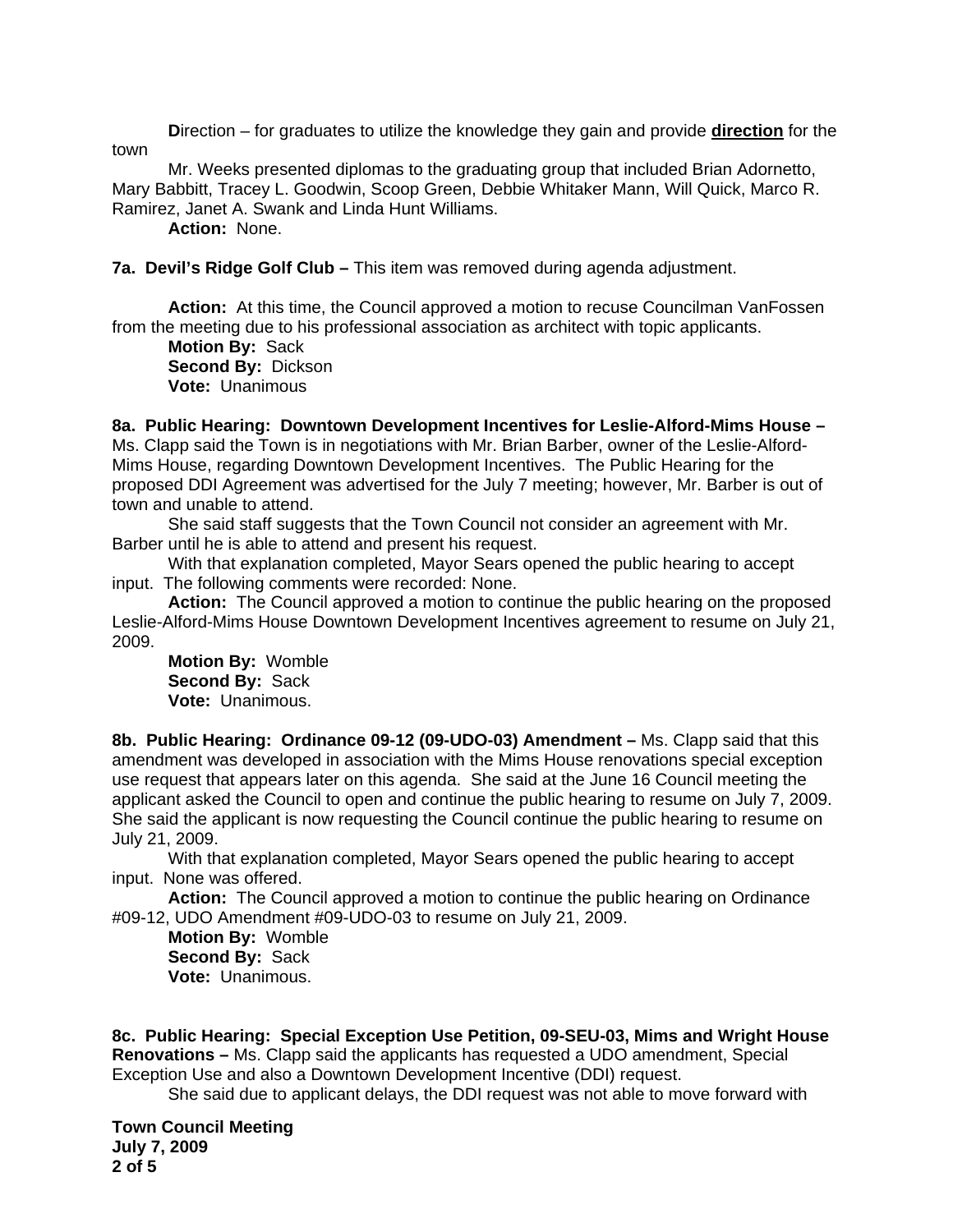necessary legal advertisement requirements; therefore, staff is requesting that this agenda item, 09-SEU-03, be tabled until the July 21, 2007 Town Council meeting so that the DDI final determination can be in place prior to the special exception use plans' being considered for approval.

With that explanation completed, Mayor Sears opened the public hearing to accept sworn testimony. None was offered.

**Action:** The Council approved a motion to continue the public hearing on Special Exception Use Petition, 09-SEU-03, Mims and Wright House Renovations to resume on July 21, 2009.

**Motion By:** Womble **Second By:** Sack **Vote:** Unanimous.

**Action:** The Council approved a motion to readmit Councilman VanFossen into the meeting.

**Motion By:** Sack **Second By:** Womble **Vote:** Unanimous

**9. Consent Agenda:** The Council approved all items on the Consent Agenda following a motion by Councilman Dickson a second by Councilman VanFossen and a unanimous vote. The following actions were affected:

 9a. Minutes - The Council approved minutes of the Council's regular meeting held on March 3, 2009.

9b. Lillington Building Inspection Service Interlocal Agreement – This item was removed from the Consent Agenda for discussion during agenda adjustment.

 9c. Resolution 09-24 – The Council adopted Resolution 09-24 directing the town clerk to investigate the sufficiency of annexation petition A08-04 and setting a public hearing on the question of annexation for Tuesday, July 21, 2009. *A copy of Resolution 09-24 is incorporated into these minutes as an addendum page.*

9d. Water Reclamation Facility Expansion Change Order #6 - The Council approved contract Change Order #6 extending the construction contract completion date on the Water Reclamation Facility Expansion. *A copy of Change Order #6 is incorporated into these minutes as addendum pages.* 

9e. FY 2009-10 Audit Contract – The Council entered into a contract with Christopher K. Abbot, CPA, P.A. in an amount not to exceed \$26,527 for auditing of the town's FY 2008-09 finances. *A copy of the audit contract is incorporated into these minutes as addendum pages.* 

9f. Methodist Church Parking Lot - The Council endorsed design of the Methodist Church parking lot project.

 9g. Parks and Recreation Advisory Committee Appointment– The Council appointed Peter Koutroumpis to fill a vacancy on the Parks and Recreation Advisory Committee.

**9b. Lillington Building Inspection Service Agreement** – Councilman DeBenedetto asked how many inspectors of the Town are involved in the contract. Mr. Dean said it was less than one, as it represented about 40 percent of one person.

 Councilman DeBenedetto asked if that means the Town has a surplus of inspectors that it can farm them out to other municipalities.

 Mr. Dean said no because the timing works out because the work load in Holly Springs has lightened, but will probably pick up very soon because of non-residential projects that have brought in plans. He said those projects should be starting construction within a few months; in the meantime, this contract would provide a means for keeping hours filled out in the

**Town Council Meeting July 7, 2009 3 of 5**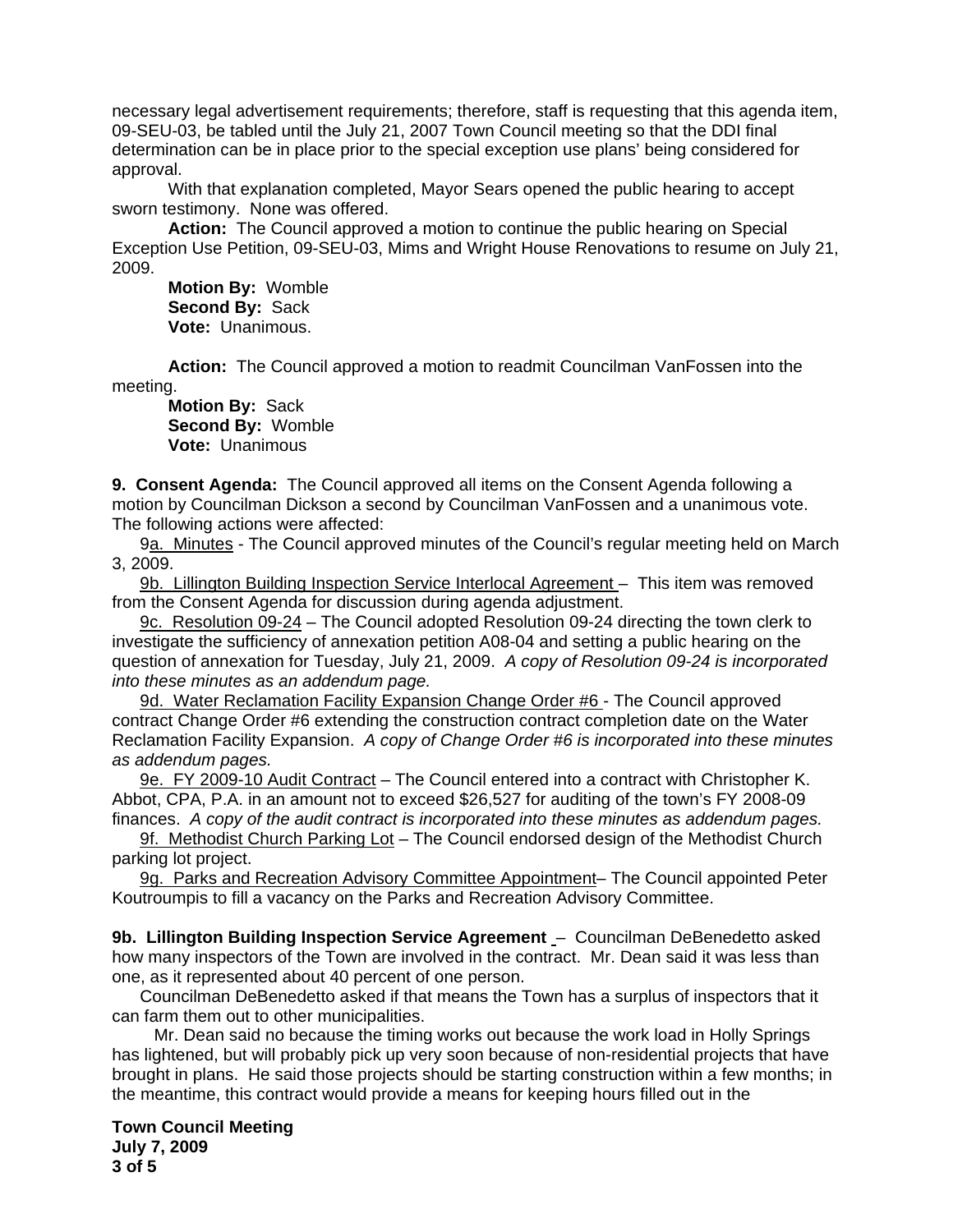department.

 **Action:** The Council approved a motion to enter into a modified interlocal agreement with the Town of Lillington to provide Lillington with building inspections services at a rate of \$31,500.

 **Motion By:** Sack **Second By:** Womble **Vote:** Unanimous  *A copy of the interlocal agreement is incorporated into these minutes as addendum pages.* 

**10a. Ethic Policy Amendment –** Councilman Dickson said the Mayor and Councilmen, through their service to the town, are often members of civic, political, religious and social clubs and organizations. There have been instances, he said, when Council members have voted to allocate funds to organizations in which they hold membership (ie Holly Springs Chamber of Commerce, Rotary International, Kiwanis and the Golden Hawks Club.)

 Councilman Dickson said that in the spirit of full disclosure and transparency, it is appropriate that the mayor and council members list all the civic, religious, political and social organization and club memberships on their annual ethics disclosure form. In addition, they should also verbally disclose their membership when public council deliberations involve any of their listed organization affiliations.

In discussion, Councilman DeBenedetto asked if the suggested amendment could be changed to read that instead of on the disclosure on the form that prior to action verbal disclosure. He said he was bothered by religious and political affiliations being included.

Councilman Dickson clarified that he meant religious clubs like Knights of Columbus, etc.

Mr. Schifano was consulted, and he responded that it might be problematic for the Town to require disclosure of religious or political affiliations from a Constitutional rights standpoint.

**Action:** The Council approved a motion to amend Policy Statement PS-021.2, Code of Ethics and Conduct for Town Officials, to add in Disclosure Required, Section A., "3) the names of all social and civic clubs in Wake County in which the Council member has membership."

**Motion By:** Dickson

**Second By:** Sack

 Councilman DeBenedetto offered an amendment to the motion that it be changed to require only verbal disclosure in public meetings.

 The motion on the amendment failed following a 2-3 vote. Councilmen DeBenedetto and Womble voted for the amendment. Councilmen VanFossen, Sack and Dickson voted against.

**Vote:** The vote on the original motion carried following a 4-1 vote. Councilmen DeBenedetto, Womble, Sack and Dickson voted for the motion. Councilman VanFossen voted against.

 *A copy of Policy Statement P-21.2, Code of Ethics and Conduct for Town Officials as amended, is incorporated into these minutes as addendum pages.* 

 At this time, Councilman VanFossen said he wanted to clarify that he voted against the motion because he feels he lives by a code of ethics and does not need a written policy to govern his behavior.

**10b. Main Street Enhancement Project -** Ms. Parrish said the engineering department completed an in-house design for the Main Street Enhancement project. The limits of the project are along Main Street from Center to Raleigh Street. She said the scope of work included is decorative sidewalk, underground utilities, decorative street and pedestrian lighting, benches, trash receptacles, bike racks, cross walks, tree grates, and landscaping. The project was publicly advertised for three weeks, and bids were opened on June 17.

**Town Council Meeting July 7, 2009 4 of 5**